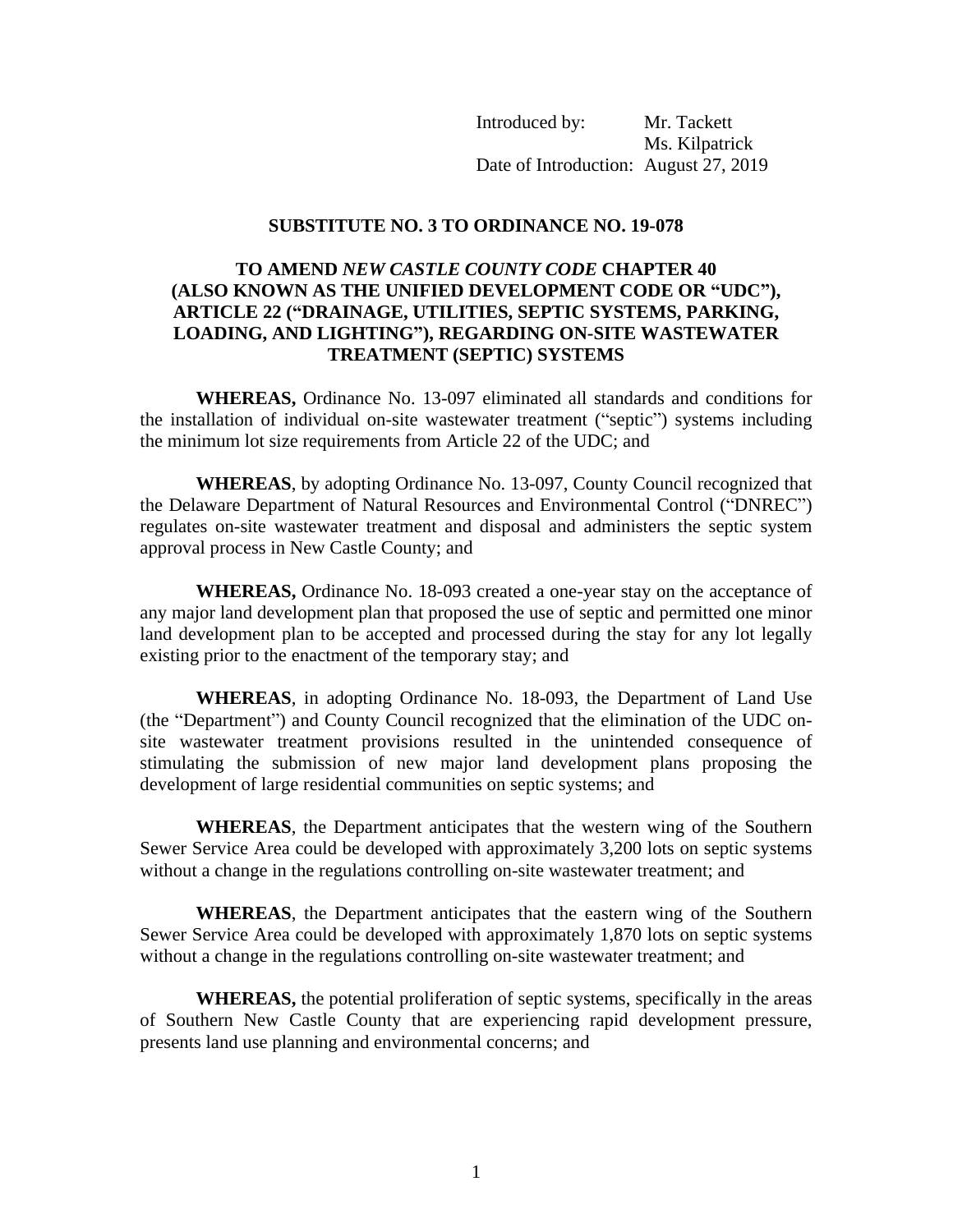**WHEREAS,** while policies are developed concerning the expansion of County sewer to unsewered areas of the County, it is the intent of County Council to limit the use of septic systems to subdivisions of five lots or fewer in the Suburban district; and

**WHEREAS**, New Castle County Council has determined that the provisions of this ordinance will substantially advance, and are reasonably related to, legitimate governmental interests by promoting the health, safety, morals, convenience, order, prosperity, and welfare of the citizens of this County.

## **NOW, THEREFORE, THE COUNTY OF NEW CASTLE HEREBY ORDAINS:**

Section 1. *New Castle County Code* Chapter 40 (Unified Development Code or "UDC"), Article 22 ("Drainage, Utilities, Septic Systems, Parking, Loading, and Lighting"), Division 40.22.300 ("Sanitary sewer"), Section 40.22.320 ("Wastewater disposal connections") is hereby amended by adding the material that is underscored and deleting the material that is stricken, as set forth below:

## **Sec. 40.22.320. Wastewater disposal connections.**

A. All lots that discharge sanitary sewage shall be permanently connected to a wastewater disposal system designed and constructed to comply with all applicable County and Delaware Department of Natural Resources and Environmental Control ("DNREC") regulations. No wastewater disposal system shall be installed upon any lot or parcel of land unless permitted by this Code. A connection fee, as determined by the Department of Special Services Public Works, shall be charged to any lot owner who is required by this Article to connect to the County sewer system unless an impact fee was incurred pursuant to Article 14.

B. All current and future lots . . .

C. The Department of Public Works . . .

D. The Department of Land Use may not accept a plan to subdivide a Suburban (S) zoned lot into more than five (5) lots unless the subdivision is served by public sewer. Where not served by public sewer, a maximum of five (5) lots may be created within the boundaries of a Suburban (S) zoned lot that legally existed prior to the adoption of Ordinance 19-078. Lots not served by sewer may transfer development rights to development(s) served by sewer consistent with provisions of Article 7 of this Chapter.

Section 2. Subsection D to Section 40.22.320 expires on August 26, 2021, unless otherwise provided by a subsequent act of New Castle County Council.

Section 3. New Castle County Council finds that the provisions of this Ordinance are consistent with the spirit and intent of the New Castle County Comprehensive Development Plan.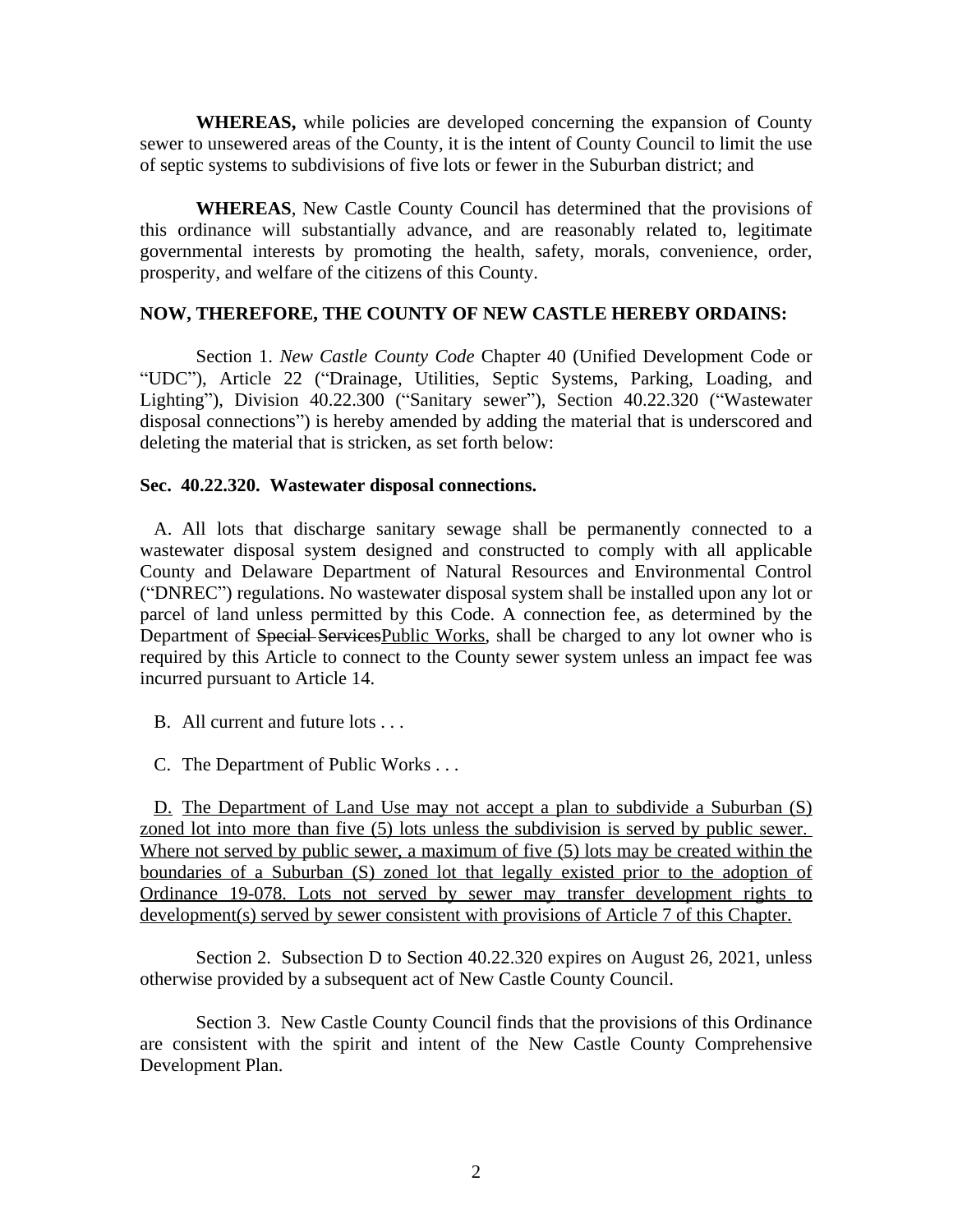Section 4. All ordinances or parts of ordinances and all resolutions or parts of resolutions that may be in conflict herewith are hereby repealed except to the extent they remain applicable to land use matters reviewed under previous Code provisions as provided in Chapter 40 of the *New Castle County Code*.

Section 5. The provisions of this Ordinance shall be severable. If any provision of this Ordinance is found by any court of competent jurisdiction to be unconstitutional or void, the remaining provisions of this Ordinance shall remain valid, unless the court finds that the valid provisions of this Ordinance are so essentially and inseparably connected with, and so dependent upon, the unconstitutional or void provision that it cannot be presumed that County Council would have enacted the remaining valid provisions without the unconstitutional or void one, or unless the court finds that the remaining valid provisions, standing alone, are incomplete and incapable of being executed in accordance with County Council's intent. If any provision of this Ordinance or any zoning map or portion thereof is found to be unconstitutional or void, all applicable former ordinances, resolutions, zoning maps or portions thereof shall become applicable and shall be considered as continuations thereof and not as new enactments regardless if severability is possible.

Section 6. This Ordinance shall become effective immediately upon its adoption by County Council and approval by the County Executive, or as otherwise provided in 9 *Del. C.* § 1156 and shall only apply to Land Use applications submitted after such date(s).

 $\overline{a}$ 

Adopted by County Council of New Castle County on:

President of County Council of New Castle County

Approved on:

 $\overline{a}$ 

County Executive New Castle County

**SYNOPSIS:** This amendment restricts subdivision applications for major land development plans or plans that allow more than five lots within the Suburban (S) zoning district to areas that are served by public sewer.

**Substitute No. 1** Provides that development rights may be transferred from non-sewered to sewered lots consistent with the procedure set forth in Article 7.